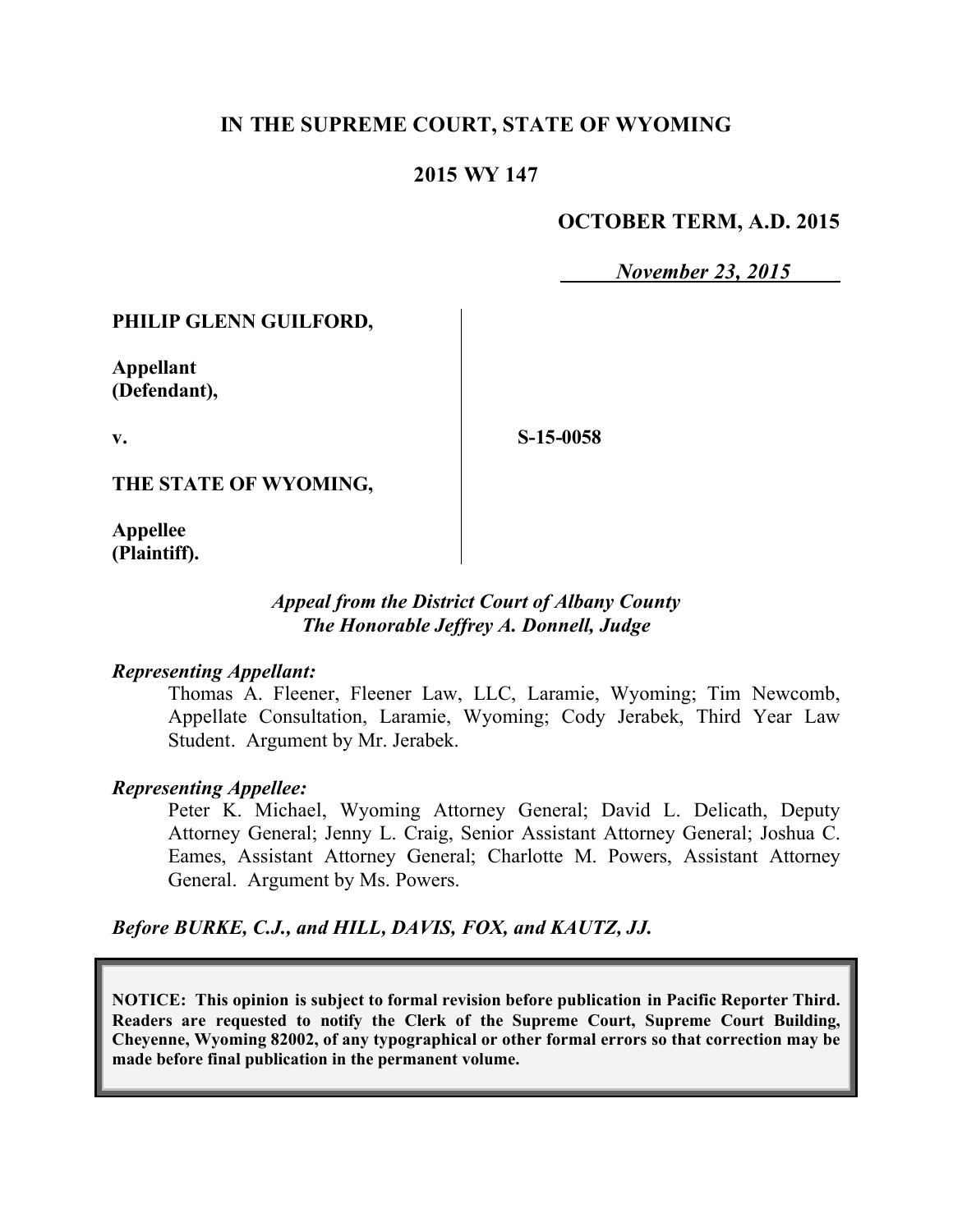**DAVIS**, Justice.

[¶1] Philip Guilford appeals from a felony conviction for driving a vehicle while under the influence of intoxicating liquor or controlled substances  $(DWUI)$ <sup>1</sup>. We affirm.

### **ISSUES**

[¶2] Guilford advances two issues that we reorder and restate as follows:

I. Is Wyo. Stat. Ann. § 31-5-233(b)(iii)(C) (LexisNexis 2015) unconstitutionally vague as applied to Guilford's conduct?

II. Were Guilford's attorneys constitutionally ineffective in failing to present evidence relating to the concentration of alcohol and tetrahydrocannabinol (THC) in his blood?

## **FACTS**

[¶3] After drinking beer at a friend's home in Laramie on July 24, 2013, Guilford left for his mountain cabin alone sometime between 11:00 p.m. and midnight. Approximately thirty miles west of town, and around 1:00 a.m. on July 25, he rolled his Toyota Tacoma pickup onto its passenger side off the north edge of the graveled Dutton Creek Road. He had just crossed under Interstate 80, and he climbed over an elk fence to reach the highway, where he was eventually found by Trooper Devries of the Wyoming Highway Patrol.

[¶4] Corporal Yates of the Albany County Sheriff's office met the trooper on the interstate at approximately 3:20 a.m. He questioned Guilford briefly, and noted red eyes and slurred speech, as well as the distinct odor of an alcoholic beverage. Yates then accompanied the ambulance sent to transport Guilford to the hospital in Laramie and instructed Deputy Williams to locate and begin an investigation of the crash site.

[¶5] Deputy Williams left I-80 at the Cooper's Cove exit and drove east on Dutton Creek Road until she came upon Guilford's truck in the proximity of milepost 10. The scene presented somewhat of a puzzle because nothing in the roadway or the surrounding prairie indicated that the truck had been involved in a full rollover. It appeared to have rolled only a quarter of a turn onto its side, but the hood had been severely damaged, the windshield and rear window were shattered and missing, and what appeared to be fragments of a missing camper shell were still attached to the bed of the truck.

 $1$ . This crime is a felony if it is a defendant's fourth or subsequent such offense resulting in a conviction within ten years. Wyo. Stat. Ann. § 31-5-233(e).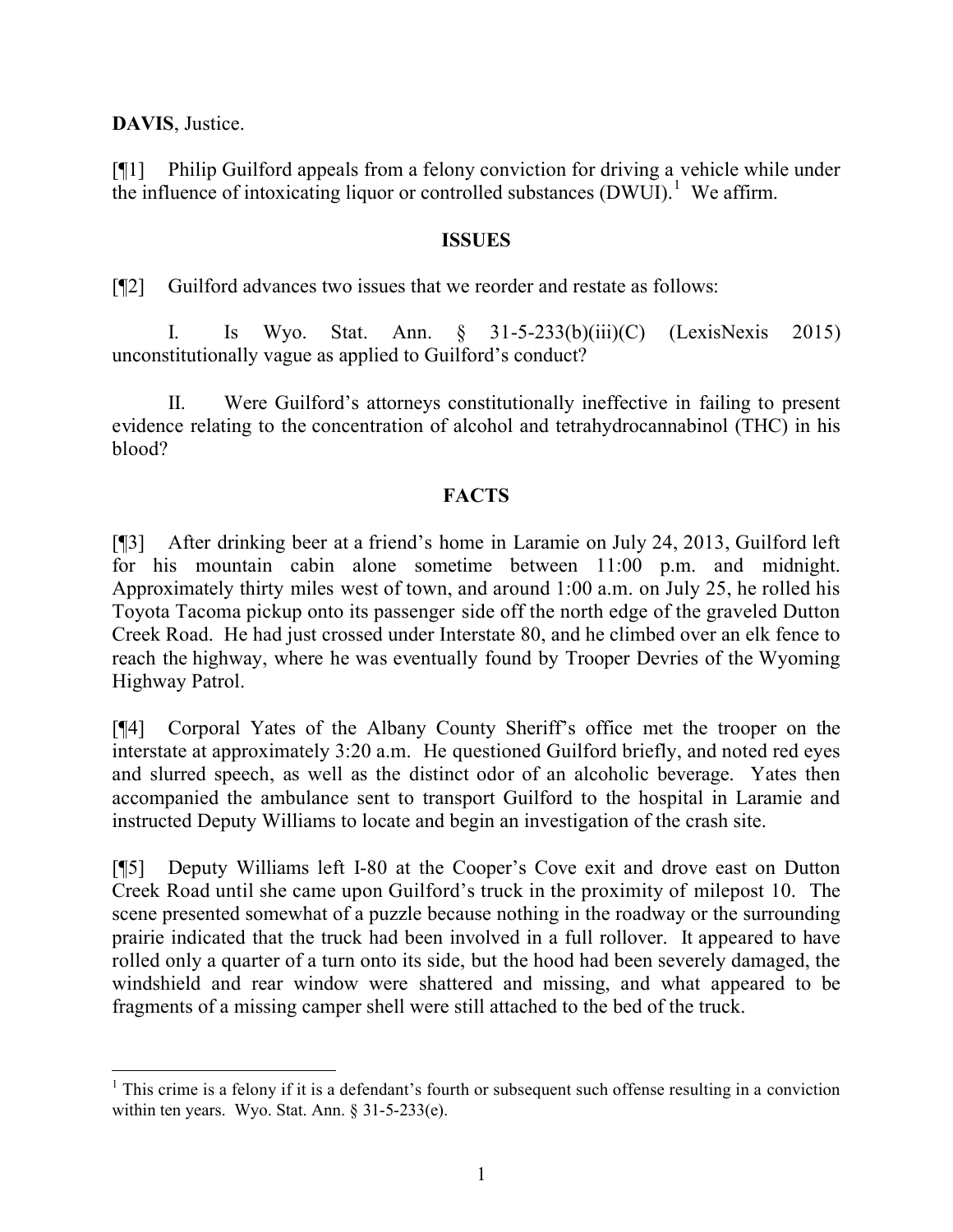[¶6] After a tow truck arrived to remove the Toyota, Deputy Williams drove east on Dutton Creek Road until she spied a camper shell in a field at approximately milepost 9. Also scattered around that area were a ladder, a cooler, a green bag, Guilford's cell phone, and painting supplies. In the green bag, the deputy found Guilford's driver's license, his Wells Fargo card, and a small plastic bag containing what appeared to be marijuana.

[¶7] The deputy concluded from the materials scattered around the scene that Guilford's truck had rolled over fully in that area, ending up back on its wheels. In addition, she observed tire tracks between the two rollover sites that indicated the truck had swerved off the road four additional times between the first and second rollovers.

[¶8] Eventually Deputy Williams joined Corporal Yates at the hospital. After undergoing a preliminary evaluation and treatment of his injuries, Guilford consented to having his blood drawn for testing, and a sample was drawn at 6:53 a.m. on July 25, 2013. Analysis revealed that at that time his blood alcohol concentration (BAC) was .09%, and that delta 9 THC<sup>2</sup> was present at a concentration of 3.43 nanograms per milliliter of blood.

[¶9] On October 15, 2013, Guilford was charged with a single count of felony DWUI under two alternative statutory provisions. The first prohibits driving a vehicle while under the influence of a combination of alcohol and a controlled substance to such a degree that the driver is incapable of doing so safely. Wyo. Stat. Ann. § 31-5-  $233(b)(iii)(C)$ . The second prohibits driving with a BAC of .08% or more. Wyo. Stat. Ann. § 31-5-233(b)(i).

[¶10] The case was bound over to the district court on April 28, 2014, and two months later the court scheduled a jury trial for October 6. On July 7, the cutoff date the court established for filing motions, Guilford filed a motion for the disclosure of exculpatory evidence. That motion included a demand that the prosecution forward a sealed container of a portion of the blood earlier drawn from Guilford to the defense for independent testing.<sup>3</sup> Two days later the court scheduled a hearing on all pending motions for August 26, 2014.

[¶11] On August 25, the day before the motion hearing, Guilford filed a motion for an order allowing him to obtain the blood sample and retest it. The court denied the motion at the next day's hearing because Guilford failed to show good cause why the motion was

 $\overline{a}$ <sup>2</sup> Testimony defined delta 9 THC as the component of marijuana which, while present in the blood, is actively affecting the user. By contrast, its various metabolites are inactive, and their presence in the blood indicates the body has begun breaking down the active "parent" component.

<sup>&</sup>lt;sup>3</sup> It is unclear whether Guilford intended the two-and-a-half-line demand to fall within the rubric of the remainder of his five-page motion for exculpatory evidence, or to somehow stand alone as a request for something more than exculpatory evidence.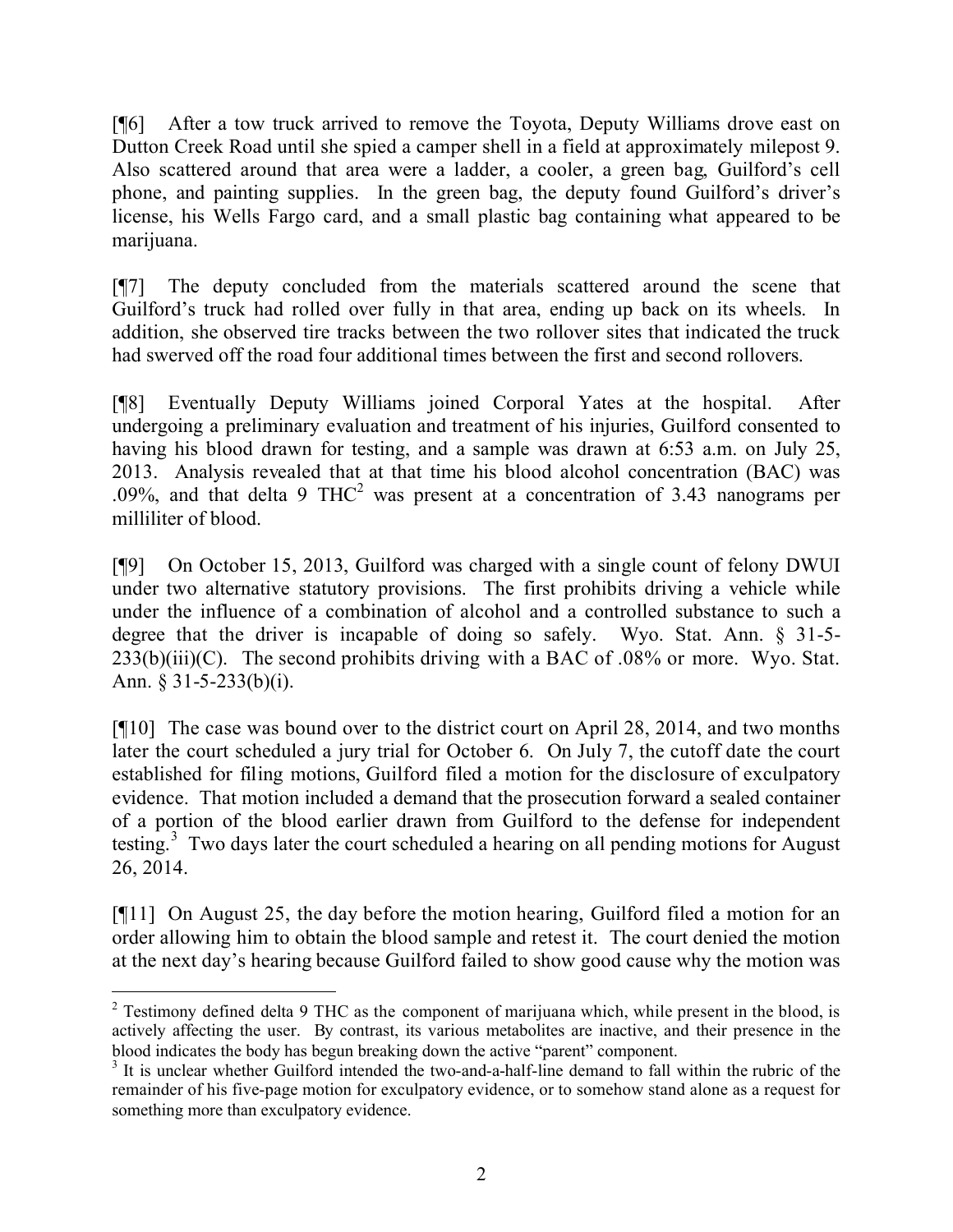filed nearly seven weeks after the motion cutoff date, and why thereafter it had not been filed within a reasonable time after learning that the Sheriff refused to turn over the blood sample without a court order.<sup>4</sup> The court therefore held that he had waived the right to have the motion considered.

[¶12] At the trial held on October 6, 2014, the prosecutor introduced expert testimony establishing that if alcohol consumption ceases six hours prior to BAC testing, a person's BAC will decrease significantly during that period. The same is true with respect to the concentration of THC in a person's blood after smoking marijuana. Moreover, a combination of alcohol and marijuana consumption would impair one's ability to drive to a significantly greater degree than the use of either substance alone. Guilford put on no witnesses.

[¶13] The jury found him guilty of DWUI under both theories advanced by the prosecution, and on December 22, 2014, the district court sentenced Guilford to six to seven years confinement.<sup>5</sup> He timely perfected this appeal from that judgment.

## **DISCUSSION**

## **Vagueness**

[¶14] Guilford contends that one of the two provisions of Wyo. Stat. Ann. § 31-5-233 under which he was alternatively charged and convicted is unconstitutionally vague as applied to his conduct, and that his conviction must therefore be vacated. That constitutional challenge summons our *de novo* standard of review, and places a heavy burden on Guilford to overcome a presumption of constitutionality, which requires this Court to resolve any reasonable doubts in favor of the statute's validity. *Teniente v. State*, 2007 WY 165, ¶ 83, 169 P.3d 512, 536 (Wyo. 2007); *Sanderson v. State*, 2007 WY 127, ¶ 31, 165 P.3d 83, 92 (Wyo. 2007).

[¶15] In evaluating an as-applied vagueness challenge, we examine the language of the particular statutory provision under which Guilford was charged and convicted, as well as the specifics of his conduct proven at trial. That provision is not unconstitutionally vague if its wording can reasonably be said to provide sufficient notice to a person of ordinary intelligence that his conduct was illegal. *Teniente*, ¶ 91, 169 P.3d at 537; *Sanderson*, ¶ 30, 165 P.3d at 92.<sup>6</sup>

<sup>&</sup>lt;sup>4</sup> Defense counsel appears to have conceded that the prosecutor advised him of the Sheriff's position within three weeks of the motion cutoff date.

<sup>&</sup>lt;sup>5</sup> Guilford received only one sentence because the charges were alternatives.

<sup>&</sup>lt;sup>6</sup> We have previously observed that the vagueness doctrine embodies a rough idea of fairness, and that it is not intended to create a constitutional dilemma from the practical difficulties in crafting criminal statutes that are both sufficiently general to take into account the desired scope of behavior and sufficiently specific to provide fair warning that certain kinds of conduct are prohibited. Thus, to some extent, application of the doctrine looks to whether a citizen who desires to obey the statute will have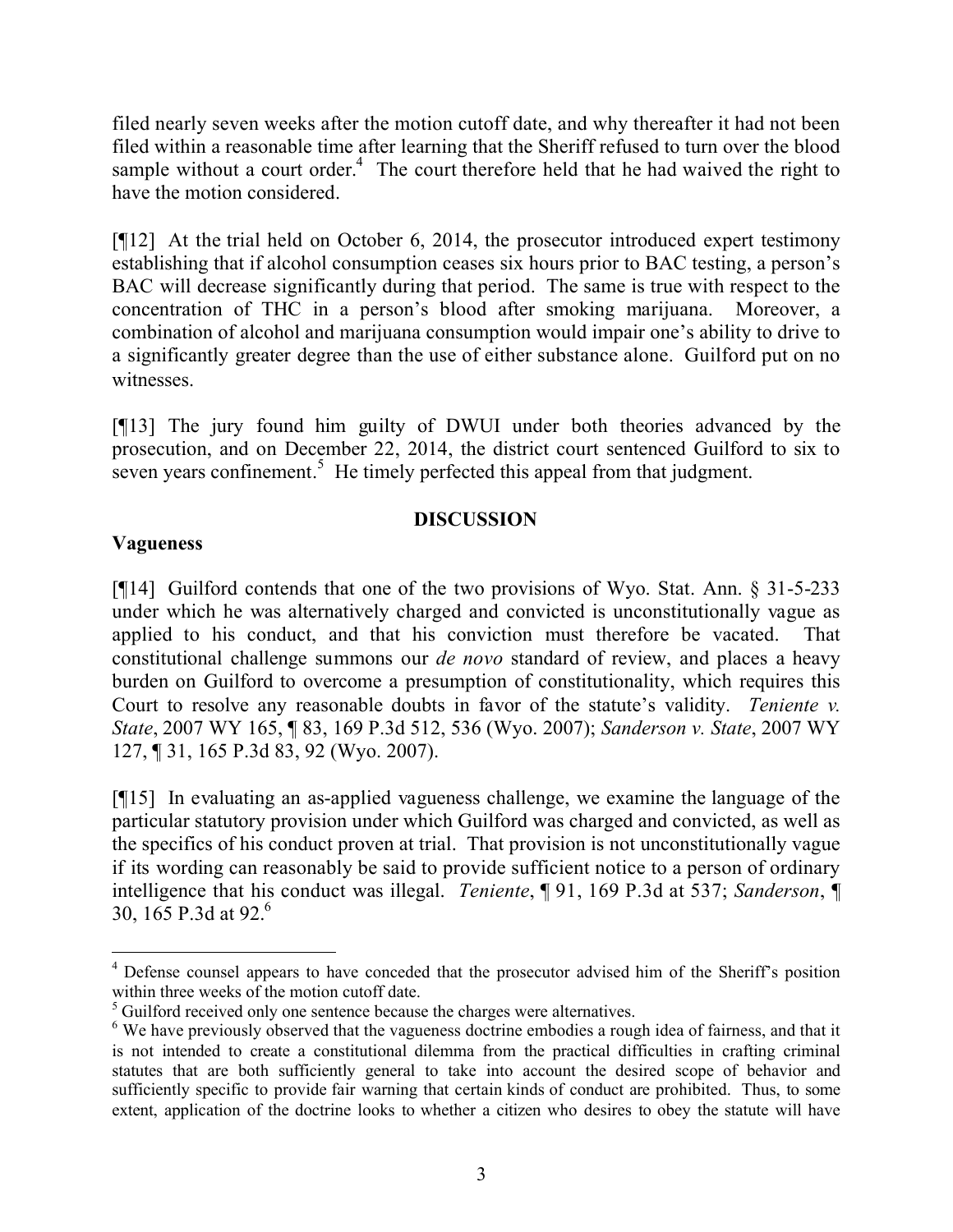[¶16] The provision Guilford questions is the first of the two alternate grounds for his DWUI prosecution and conviction, and it reads as follows.

> (b) No person shall drive or have actual physical control of any vehicle within this state if the person:

. . . . .<br>. . . . . .

(iii) To a degree which renders him incapable of safely driving: . . . . .<br>. . . . . .

> (C) Is under the influence of a combination of any of the elements named in subparagraphs (A) and (B) of this paragraph.

Wyo. Stat. Ann. § 31-5-233(b)(iii)(C). Subparagraphs (A) and (B) also deal with driving under the influence, and relate respectively to alcohol and controlled substances.

[¶17] In this as-applied challenge, we evaluate the constitutionality of that provision solely in light of the State's evidence of Guilford's conduct, giving it the benefit of every favorable factual inference that may be fairly drawn from the record. *Dougherty v. State*, 2010 WY 127, ¶ 16, 239 P.3d 1176, 1181 (Wyo. 2010); *Sanderson*, ¶ 31, 165 P.3d at 92.

[¶18] The evidence showed that Guilford drove his pickup after consuming beer and marijuana on July 24, 2013, and that more than seven hours after having last partaken of those substances, his BAC was .09%, and he had a THC level of 3.43 nanograms per milliliter of his blood. It is reasonable to infer from those facts that these substances still affected him while he was driving. Testimony also permits the reasonable inference that the blood level of both substances was considerably higher at the time he rolled his truck six hours before the blood was drawn for testing, and that in combination they would impair his driving abilities to a greater extent than the use of either substance alone.<sup>7</sup> No person of ordinary intelligence could reasonably imagine that the statute's proscription of driving while under the influence of a combination of alcohol and a controlled substance did not reach these facts.

 $\overline{a}$ 

difficulty understanding it. *Giles v. State*, 2004 WY 101, ¶ 21, 96 P.3d 1027, 1034 (Wyo. 2004) (citing *Colton v. Commonwealth of Kentucky*, 407 U.S. 104, 110, 92 S.Ct. 1953, 1957, 32 L.Ed.2d 584 (1972)).

 $<sup>7</sup>$  Guilford makes much of the fact that the concentration of THC in his blood was less than the five</sup> nanograms/milliliter that Colorado views as sufficient to raise a permissible inference that a driver is too intoxicated to operate a vehicle. *See* Colo. Rev. Stat. § 42-4-1301(6)(a)(IV). However, that standard applies to driving while under the influence of only marijuana, and seven hours after leaving Laramie Guilford's blood level was still 68.6% of the Colorado standard.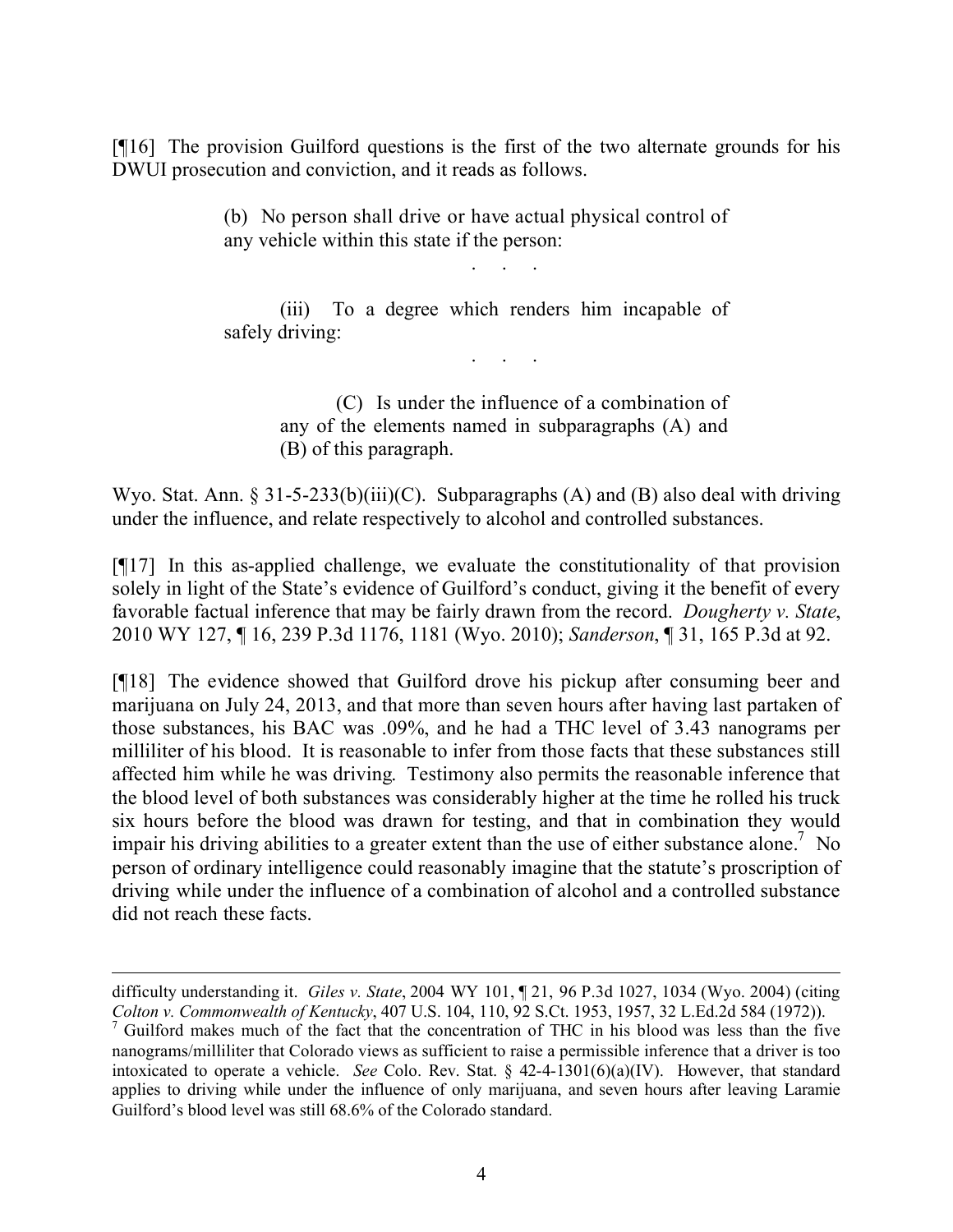[¶19] Furthermore, the record reveals no cause other than that combination of substances that might explain Guilford's astounding lack of perception and dexterity approximately one hour and thirty miles into his drive to his cabin. He left the road and completely rolled his truck, which ripped off his camper shell, scattered the bed's contents over the prairie, damaged the truck's body and windows, and the vehicle then miraculously landed on its tires. Within the next mile he drove off the road four more times and eventually rolled the vehicle again, this time onto its passenger side. We believe that at some point during the events of that evening, a person of ordinary intelligence would have understood that his actions were prohibited by the relevant statutory language—i.e., that the influence of two intoxicating substances made him incapable of driving safely and that he should not do so.

[¶20] Guilford has not carried his burden of showing that Wyo. Stat. Ann. § 31-5-  $233(b)(iii)(C)$  is unconstitutionally vague as applied to his conduct on July 24 and 25, 2013.

# **Ineffective Assistance**

[¶21] Guilford asserts that his trial attorneys were ineffective because they: (1) failed to file a timely motion to have his blood retested; (2) failed to investigate his BAC; (3) failed to investigate the THC level in his blood; and (4) failed to call an expert regarding his THC level. Points 2 and 3 rely in whole or in part on point 1. We can therefore reduce those three claims of ineffective assistance to the single question of counsel's failure to get Guilford's blood retested. The remainder of point 3 and all of point 4 rely entirely on the mistaken notion that, under Wyo. Stat. Ann.  $\S 31-5-233(b)(iii)(C)$ , the State must prove that Guilford's marijuana use alone rendered him incapable of safely driving. As noted repeatedly above, that statute deals with the combined effect of using both alcohol and marijuana. We therefore reject that aspect of his ineffectiveness claim out of hand  $8$ 

[¶22] Whether Guilford's attorneys were ineffective in failing to timely seek a blood sample which could be retested, like all ineffectiveness claims, involves mixed questions of law and fact and invokes *de novo* review. To prevail on that claim, Guilford must show both that counsel's performance was deficient because it fell below the standard

 $\overline{a}$ <sup>8</sup> Guilford's arguments relating to points 3 and 4 rely heavily on the Colorado statute discussed in n.7 above, and he claims that the statute deems it safe to operate a vehicle at THC concentrations below five nanograms per milliliter of blood. It does not – it says only that five nanograms/milliliters are sufficient to raise a permissible inference that a driver is too intoxicated to operate a motor vehicle safely. Moreover, one respected authority has confessed that, with most drugs, it is not currently possible to establish from available studies any threshold concentration at which they impair the ability to operate a motor vehicle. Research does show, however, that combining alcohol and marijuana may create a greater risk for vehicular accidents than using either by itself. 5 *Modern Scientific Evidence* § 42:56 (2014-2015 ed.).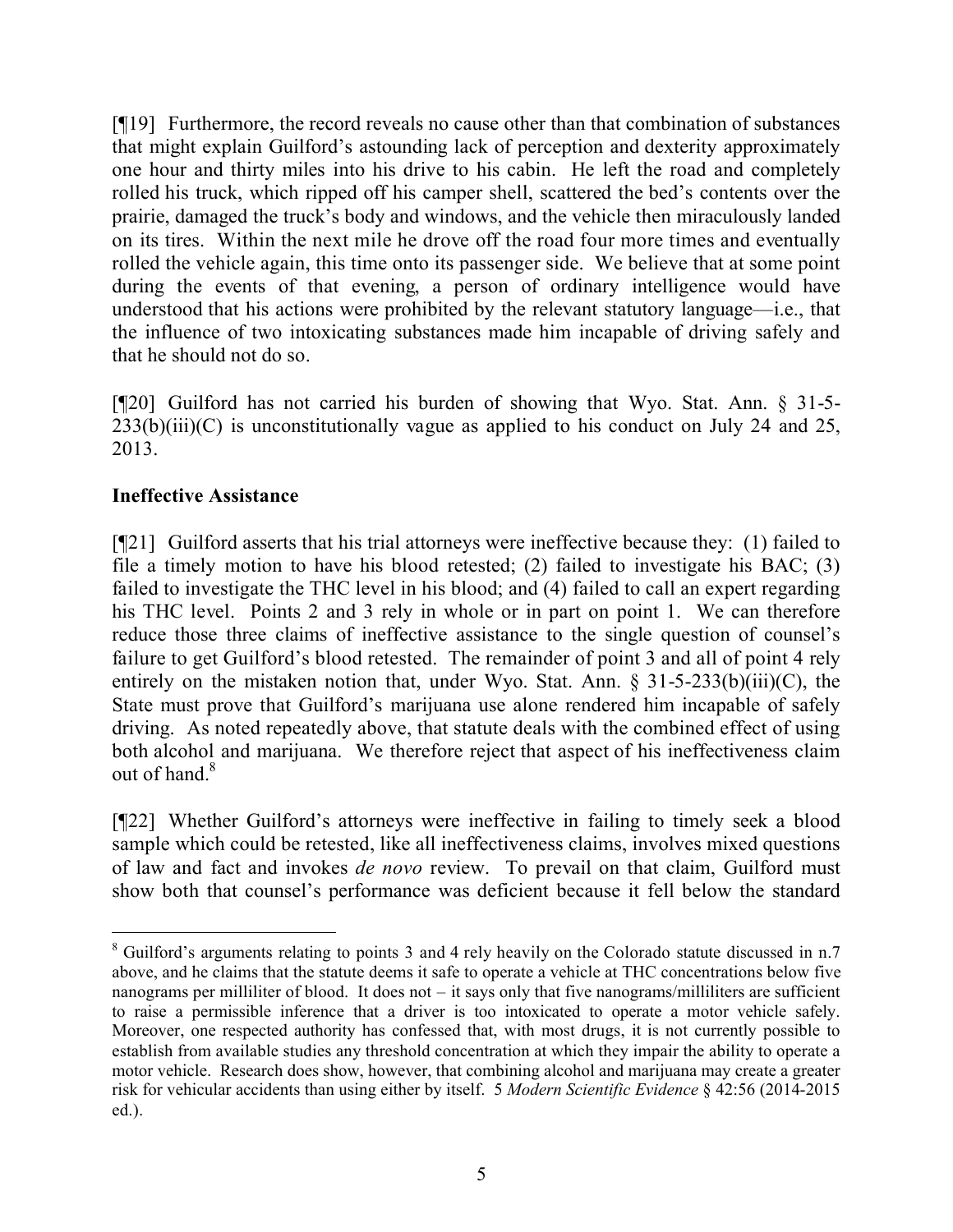required of a reasonably competent attorney, and that those inadequacies prejudiced the defense. *Hibsman v. State*, 2015 WY 122, ¶¶ 14-15, 355 P.3d 1240, 1244 (Wyo. 2015); *McGarvey v. State*, 2014 WY 66, ¶ 12, 325 P.3d 450, 454 (Wyo. 2014).

[¶23] Proof of prejudice requires that Guilford demonstrate a reasonable probability that, absent counsel's alleged shortcomings, the outcome of his trial would have been different. *Hibsman*, ¶ 18, 355 P.3d at 1245; *McGarvey*, ¶ 14, 325 P.3d at 455. This Court need not and should not evaluate an attorney's performance if we can dispose of an ineffective assistance claim on the lack of sufficient prejudice. *Hibsman*, ¶ 15, 355 P.3d at 1244; *McGarvey*, ¶ 15, 325 P.3d at 455. That is the course we follow in this case.

[¶24] Guilford has never claimed that weather conditions, the condition or features of Dutton Creek Road, medical problems, or the mechanical condition of his Tacoma contributed in the slightest degree to his vehicular mishaps. He told Corporal Yates that he quit drinking before leaving Laramie, and by all accounts his marijuana remained among the detritus at the scene of his first rollover, meaning that he could not have consumed it after that. Consequently, the only evident cause of his repeated off road excursions was the alcohol he consumed in Laramie and any marijuana he consumed in an unknown time period prior to 1:00 a.m. on July 25, 2013.

[¶25] Six to seven hours after Guilford last partook of those substances, the concentration of alcohol in his blood was greater than the legal limit in Wyoming, and the concentration of THC was 68.6% of the level which, in Colorado, would indicate that he was too intoxicated to drive by virtue of marijuana alone. He points to no authority contradicting testimony that the concentration of both substances would have been higher at the time of his rollovers, or that their combined effect would have been greater than that of just one. Nor does he point to anything uncovered during discovery that would suggest the testing protocols or results were faulty or inaccurate.

[¶26] Even if there was a strong likelihood that retesting of Guilford's blood would have yielded a significantly smaller concentration of both substances (nothing so indicates because the blood has never been retested), we are still left with a detectable amount of THC in his system, his admission that he drank "a few beers" before leaving Laramie, and the fact that slightly more than an hour later he drove off the road more than four times and rolled his pickup twice in the span of one mile. On that evidence, a jury could still have found him guilty of driving under the influence of the combination of those substances when he could not safely do so.

[¶27] Under these circumstances we are unable to conclude that the results of retesting the blood samples would have made acquittal under both of the alternatives charged by the State reasonably probable even if counsel had timely sought and obtained leave to retest. In short, Guilford has not shown the required prejudice to prove that his trial counsel was ineffective.